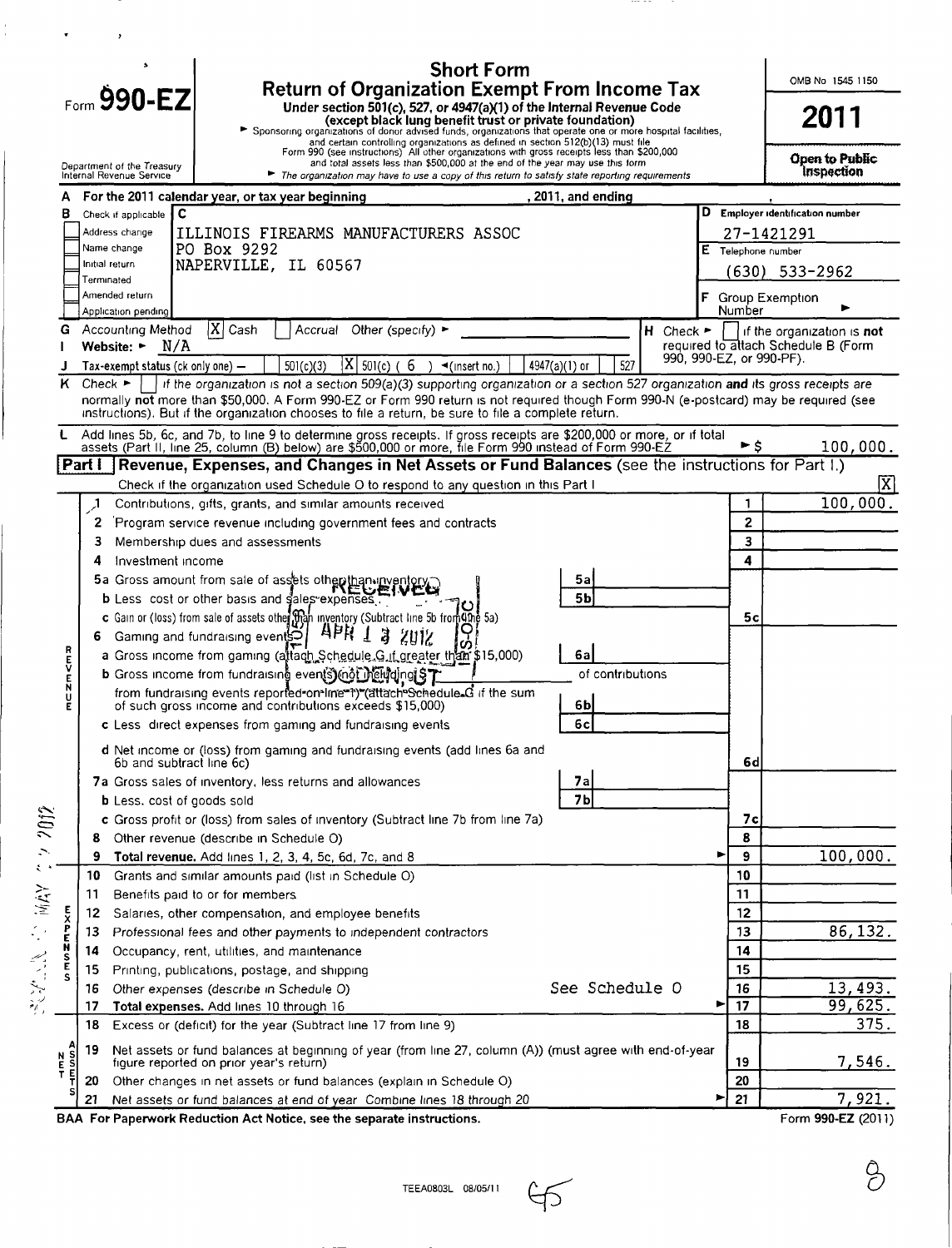|    | Form 990-EZ (2011) ILLINOIS FIREARMS MANUFACTURERS ASSOC                                                                                                                                                                            |                                                      |                                                                                 |                                             |                 | 27-1421291<br>Page 2                        |
|----|-------------------------------------------------------------------------------------------------------------------------------------------------------------------------------------------------------------------------------------|------------------------------------------------------|---------------------------------------------------------------------------------|---------------------------------------------|-----------------|---------------------------------------------|
|    | <b>Part II   Balance Sheets.</b> (see the instructions for Part II.)                                                                                                                                                                |                                                      |                                                                                 |                                             |                 |                                             |
|    | Check if the organization used Schedule O to respond to any question in this Part II                                                                                                                                                |                                                      |                                                                                 | (A) Beginning of year                       |                 | (B) End of year                             |
| 22 | Cash, savings, and investments                                                                                                                                                                                                      |                                                      |                                                                                 | 7,546.                                      | 22              | $\overline{7,921}$ .                        |
| 23 | Land and buildings                                                                                                                                                                                                                  |                                                      |                                                                                 |                                             | 23              |                                             |
| 24 |                                                                                                                                                                                                                                     |                                                      |                                                                                 |                                             | 24              |                                             |
|    | Other assets (describe in Schedule O)                                                                                                                                                                                               |                                                      |                                                                                 | 7,546.                                      |                 | 7,921.                                      |
| 25 | Total assets                                                                                                                                                                                                                        |                                                      |                                                                                 | 0.                                          | 25<br>26        |                                             |
| 26 | Total liabilities (describe in Schedule O)                                                                                                                                                                                          |                                                      |                                                                                 | 7,546.                                      | $\overline{27}$ | υ.<br>7,921                                 |
| 27 | Net assets or fund balances (line 27 of column (B) must agree with line 21)<br><b>Part III Statement of Program Service Accomplishments</b> (see the instrs for Part III.)                                                          |                                                      |                                                                                 |                                             |                 |                                             |
|    | Check if the organization used Schedule O to respond to any question in this Part III                                                                                                                                               |                                                      |                                                                                 | ΙX                                          |                 | <b>Expenses</b><br>(Required for section    |
|    |                                                                                                                                                                                                                                     |                                                      |                                                                                 |                                             |                 | $501(c)(3)$ and $501(c)(4)$                 |
|    |                                                                                                                                                                                                                                     |                                                      |                                                                                 |                                             |                 | organizations and section                   |
|    | What is the organization's primary exempt purpose? See Schedule 0<br>Describe the organization's program service accomplishments for each of its three largest program services, as<br>measured by expenses. In a clear and concise |                                                      |                                                                                 |                                             |                 | 4947(a)(1) trusts, optional<br>for others.) |
|    |                                                                                                                                                                                                                                     |                                                      |                                                                                 |                                             |                 |                                             |
| 28 |                                                                                                                                                                                                                                     |                                                      |                                                                                 |                                             |                 |                                             |
|    |                                                                                                                                                                                                                                     |                                                      |                                                                                 |                                             |                 |                                             |
|    |                                                                                                                                                                                                                                     |                                                      |                                                                                 |                                             |                 |                                             |
|    | (Grants \$                                                                                                                                                                                                                          | ) If this amount includes foreign grants, check here |                                                                                 |                                             | 28a             |                                             |
| 29 |                                                                                                                                                                                                                                     |                                                      |                                                                                 |                                             |                 |                                             |
|    |                                                                                                                                                                                                                                     |                                                      |                                                                                 |                                             |                 |                                             |
|    |                                                                                                                                                                                                                                     |                                                      |                                                                                 | ►                                           |                 |                                             |
|    | (Grants S                                                                                                                                                                                                                           | ) If this amount includes foreign grants, check here |                                                                                 |                                             | 29 a            |                                             |
| 30 |                                                                                                                                                                                                                                     |                                                      |                                                                                 |                                             |                 |                                             |
|    |                                                                                                                                                                                                                                     |                                                      |                                                                                 |                                             |                 |                                             |
|    |                                                                                                                                                                                                                                     |                                                      |                                                                                 |                                             |                 |                                             |
|    | $G$ rants $$$                                                                                                                                                                                                                       | ) If this amount includes foreign grants, check here |                                                                                 |                                             | 30a             |                                             |
|    | 31 Other program services (describe in Schedule O)                                                                                                                                                                                  |                                                      |                                                                                 |                                             |                 |                                             |
|    | (Grants \$                                                                                                                                                                                                                          | ) If this amount includes foreign grants, check here |                                                                                 |                                             | 31a             |                                             |
| 32 | Total program service expenses (add lines 28a through 31a)                                                                                                                                                                          |                                                      |                                                                                 |                                             | 32              |                                             |
|    | Part IV   List of Officers, Directors, Trustees, and Key Employees. List each one even if not compensated. (see the instructions for Part IV.)                                                                                      |                                                      |                                                                                 |                                             |                 |                                             |
|    | Check if the organization used Schedule O to respond to any question in this Part IV                                                                                                                                                |                                                      |                                                                                 |                                             |                 |                                             |
|    |                                                                                                                                                                                                                                     |                                                      |                                                                                 |                                             |                 |                                             |
|    |                                                                                                                                                                                                                                     | (b) Title and average                                |                                                                                 | (d) Health benefits,                        |                 | (e) Estimated amount of                     |
|    | (a) Name and address                                                                                                                                                                                                                | hours per week<br>devoted to position                | (c) Reportable compensation<br>(Form W 2/1099 MISC)<br>(If not paid, enter -0-) | contributions to employee                   |                 | other compensation                          |
|    |                                                                                                                                                                                                                                     |                                                      |                                                                                 | benefit plans, and<br>deferred compensation |                 |                                             |
|    | DENNIS REESE                                                                                                                                                                                                                        | Trustee                                              |                                                                                 |                                             |                 |                                             |
|    | 420 W MAIN STREET                                                                                                                                                                                                                   |                                                      | 0.                                                                              |                                             | 0.              | 0.                                          |
|    | GENESEO, IL 61254                                                                                                                                                                                                                   |                                                      |                                                                                 |                                             |                 |                                             |
|    | TOM REESE                                                                                                                                                                                                                           | Trustee                                              |                                                                                 |                                             |                 |                                             |
|    | 420 W MAIN STREET                                                                                                                                                                                                                   | กเ                                                   | O.                                                                              |                                             | 0               | 0                                           |
|    | GENESEO, IL 61264                                                                                                                                                                                                                   |                                                      |                                                                                 |                                             |                 |                                             |
|    | CHUCK LARSON                                                                                                                                                                                                                        | Trustee                                              |                                                                                 |                                             |                 |                                             |
|    |                                                                                                                                                                                                                                     |                                                      | $\mathbf 0$ .                                                                   |                                             | $\mathbf 0$ .   | 0.                                          |
|    | 1042 CLEVELAND ROAD                                                                                                                                                                                                                 |                                                      |                                                                                 |                                             |                 |                                             |
|    | COLONA, IL 61241                                                                                                                                                                                                                    |                                                      |                                                                                 |                                             |                 |                                             |
|    | <b>MARK LARSON</b>                                                                                                                                                                                                                  | Trustee                                              | $\mathbf 0$ .                                                                   |                                             | 0.              | 0.                                          |
|    | <b>1042 CLEVELAND ROAD</b><br>COLONA, IL 61241                                                                                                                                                                                      |                                                      |                                                                                 |                                             |                 |                                             |
|    |                                                                                                                                                                                                                                     |                                                      |                                                                                 |                                             |                 |                                             |
|    |                                                                                                                                                                                                                                     |                                                      |                                                                                 |                                             |                 |                                             |
|    |                                                                                                                                                                                                                                     |                                                      |                                                                                 |                                             |                 |                                             |
|    |                                                                                                                                                                                                                                     |                                                      |                                                                                 |                                             |                 |                                             |
|    |                                                                                                                                                                                                                                     |                                                      |                                                                                 |                                             |                 |                                             |
|    |                                                                                                                                                                                                                                     |                                                      |                                                                                 |                                             |                 |                                             |
|    |                                                                                                                                                                                                                                     |                                                      |                                                                                 |                                             |                 |                                             |
|    |                                                                                                                                                                                                                                     |                                                      |                                                                                 |                                             |                 |                                             |
|    |                                                                                                                                                                                                                                     |                                                      |                                                                                 |                                             |                 |                                             |
|    |                                                                                                                                                                                                                                     |                                                      |                                                                                 |                                             |                 |                                             |
|    |                                                                                                                                                                                                                                     |                                                      |                                                                                 |                                             |                 |                                             |
|    |                                                                                                                                                                                                                                     |                                                      |                                                                                 |                                             |                 |                                             |
|    |                                                                                                                                                                                                                                     |                                                      |                                                                                 |                                             |                 |                                             |
|    |                                                                                                                                                                                                                                     |                                                      |                                                                                 |                                             |                 |                                             |
|    |                                                                                                                                                                                                                                     |                                                      |                                                                                 |                                             |                 |                                             |
|    |                                                                                                                                                                                                                                     |                                                      |                                                                                 |                                             |                 |                                             |
|    |                                                                                                                                                                                                                                     |                                                      |                                                                                 |                                             |                 |                                             |

 $\begin{array}{c} 1 \\ 1 \\ 1 \end{array}$ 

 $\bar{z}$ 

 $\lambda$ 

—————————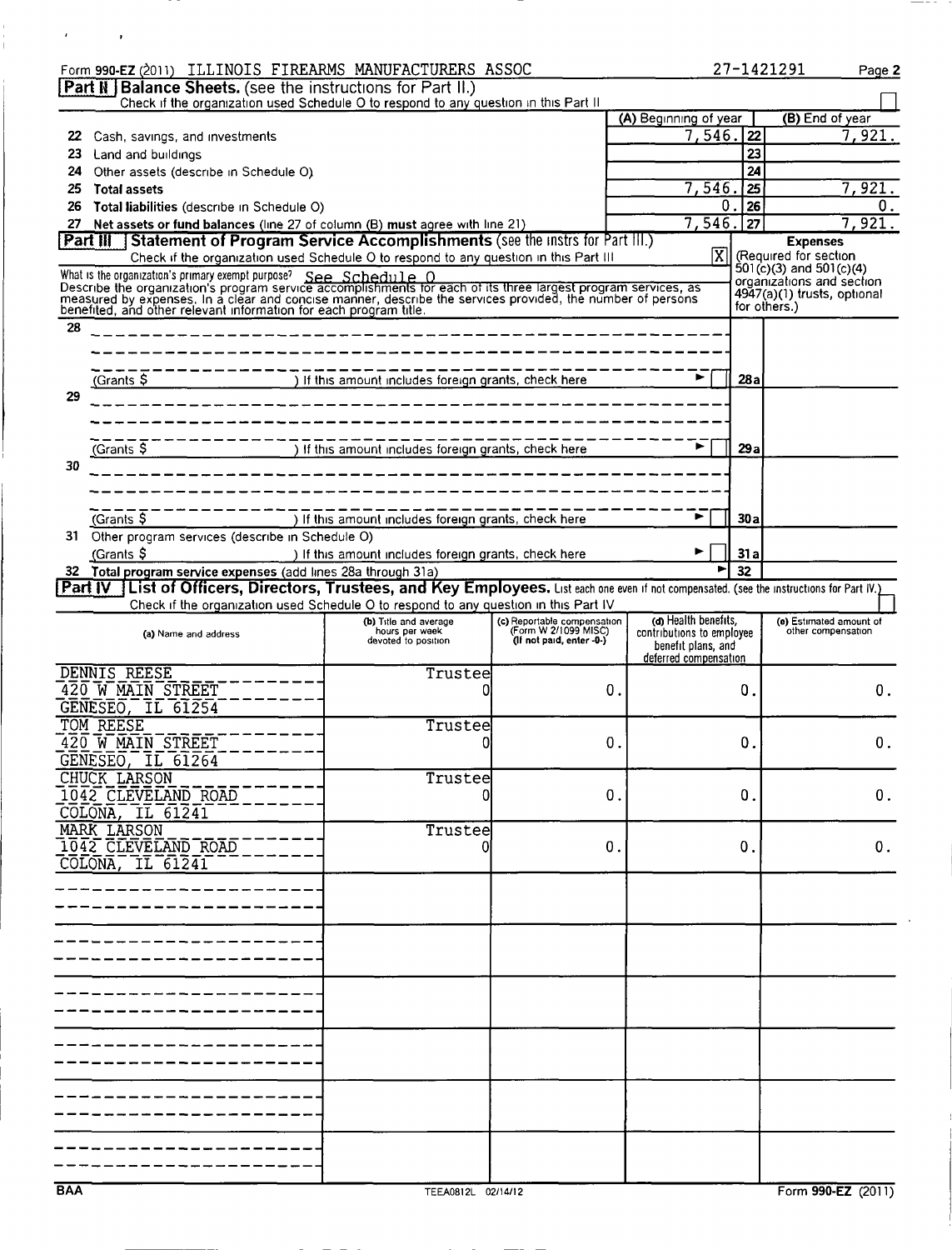| Form 990-EZ (2011) ILLINOIS FIREARMS MANUFACTURERS ASSOC                                                                                                                                                                                                                                                                                                                                                                                                                                                                                                                                                                                                                                     | 27-1421291                                              |                 |     | Page 3               |
|----------------------------------------------------------------------------------------------------------------------------------------------------------------------------------------------------------------------------------------------------------------------------------------------------------------------------------------------------------------------------------------------------------------------------------------------------------------------------------------------------------------------------------------------------------------------------------------------------------------------------------------------------------------------------------------------|---------------------------------------------------------|-----------------|-----|----------------------|
| Part V   Other Information (Note the Schedule A and personal benefit contract statement requirements in<br>the instructions for Part V.) Check if the organization used Schedule O to respond to any question in this Part V                                                                                                                                                                                                                                                                                                                                                                                                                                                                 |                                                         |                 |     |                      |
| 33 Did the organization engage in any activity not previously reported to the IRS? If 'Yes,' provide a detailed description of                                                                                                                                                                                                                                                                                                                                                                                                                                                                                                                                                               |                                                         |                 | Yes | No                   |
| each activity in Schedule O                                                                                                                                                                                                                                                                                                                                                                                                                                                                                                                                                                                                                                                                  |                                                         | 33              |     | X                    |
| 34 Were any significant changes made to the organizing or governing documents? If 'Yes,' attach a conformed copy of the amended documents if they reflect a change to the organization's name Otherwise, explain the change on                                                                                                                                                                                                                                                                                                                                                                                                                                                               |                                                         | 34              |     | x                    |
| 35a Did the organization have unrelated business gross income of \$1,000 or more during the year from business activities<br>(such as those reported on lines 2, 6a, and 7a, among others)?                                                                                                                                                                                                                                                                                                                                                                                                                                                                                                  |                                                         | 35 a            |     | X.                   |
| b if 'Yes,' to line 35a, has the organization filed a Form 990-T for the year? If 'No,' provide an explanation in Schedule O                                                                                                                                                                                                                                                                                                                                                                                                                                                                                                                                                                 |                                                         | 35 <sub>b</sub> |     |                      |
| c Was the organization a section 501(c)(4), 501(c)(5), or 501(c)(6) organization subject to section 6033(e) notice,<br>reporting, and proxy tax requirements during the year? If 'Yes,' complete Schedule C, Part III                                                                                                                                                                                                                                                                                                                                                                                                                                                                        |                                                         | 35c             |     | X                    |
| 36 Did the organization undergo a liquidation, dissolution, termination, or significant disposition of net assets during the year <sup>2</sup> If 'Yes,' complete applicable parts of Schedule N                                                                                                                                                                                                                                                                                                                                                                                                                                                                                             |                                                         | 36              |     | X                    |
| 37a Enter amount of political expenditures, direct or indirect, as described in the instructions                                                                                                                                                                                                                                                                                                                                                                                                                                                                                                                                                                                             | 37a<br>0.                                               |                 |     |                      |
| <b>b</b> Did the organization file Form 1120-POL for this year?                                                                                                                                                                                                                                                                                                                                                                                                                                                                                                                                                                                                                              |                                                         | 37 b            |     | X                    |
| 38a Did the organization borrow from, or make any loans to, any officer, director, trustee, or key employee or were<br>any such loans made in a prior year and still outstanding at the end of the tax year covered by this return?                                                                                                                                                                                                                                                                                                                                                                                                                                                          |                                                         | 38a             |     | X.                   |
| <b>b</b> If 'Yes,' complete Schedule L, Part II and enter the total<br>amount involved                                                                                                                                                                                                                                                                                                                                                                                                                                                                                                                                                                                                       | N/A<br>38 b                                             |                 |     |                      |
| 39 Section 501(c)(7) organizations Enter.                                                                                                                                                                                                                                                                                                                                                                                                                                                                                                                                                                                                                                                    |                                                         |                 |     |                      |
| a Initiation fees and capital contributions included on line 9                                                                                                                                                                                                                                                                                                                                                                                                                                                                                                                                                                                                                               | N/A<br>39 a                                             |                 |     |                      |
| <b>b</b> Gross receipts, included on line 9, for public use of club facilities.                                                                                                                                                                                                                                                                                                                                                                                                                                                                                                                                                                                                              | N/A<br>39b                                              |                 |     |                      |
| 40a Section 501(c)(3) organizations. Enter amount of tax imposed on the organization during the year under.                                                                                                                                                                                                                                                                                                                                                                                                                                                                                                                                                                                  |                                                         |                 |     |                      |
| section 4911 ►<br>$N/A$ , section 4912 $\blacktriangleright$<br>$N/A$ , section 4955 $\blacktriangleright$                                                                                                                                                                                                                                                                                                                                                                                                                                                                                                                                                                                   | N/A                                                     |                 |     |                      |
| b Section 501(c)(3) and 501(c)(4) organizations. Did the organization engage in any section 4958 excess benefit<br>transaction during the year or did it engage in an excess benefit transaction in a prior year that has not been reported<br>on any of its prior Forms 990 or 990-EZ? If 'Yes,' complete Schedule L, Part I                                                                                                                                                                                                                                                                                                                                                                |                                                         | 40 <sub>b</sub> |     |                      |
| c Section 501(c)(3) and 501(c)(4) organizations. Enter amount of tax imposed on organization<br>managers or disqualified persons during the year under sections 4912, 4955, and 4958                                                                                                                                                                                                                                                                                                                                                                                                                                                                                                         | 0.                                                      |                 |     |                      |
| d Section 501(c)(3) and 501(c)(4) organizations Enter amount of tax on line 40c reimbursed<br>by the organization                                                                                                                                                                                                                                                                                                                                                                                                                                                                                                                                                                            | 0.                                                      |                 |     |                      |
| e All organizations At any time during the tax year, was the organization a party to a prohibited tax<br>shelter transaction? If 'Yes,' complete Form 8886-T                                                                                                                                                                                                                                                                                                                                                                                                                                                                                                                                 |                                                         | 40 e            |     | X                    |
| 41 List the states with which a copy of this return is filed $\blacktriangleright$<br>None                                                                                                                                                                                                                                                                                                                                                                                                                                                                                                                                                                                                   |                                                         |                 |     |                      |
| 42a The organization's<br>JAY A KELLER<br>books are in care of $\blacktriangleright$<br>Located at $\sim 2724$ WENDY DRIVE<br>NAPERVILLE IL<br>b At any time during the calendar year, did the organization have an interest in or a signature or other authority over a<br>financial account in a foreign country (such as a bank account, securities account, or other financial account)?<br>If 'Yes,' enter the name of the foreign country:<br>See the instructions for exceptions and filing requirements for Form TD F 90-22.1, Report of Foreign Bank and Financial Accounts.<br>c At any time during the calendar year, did the organization maintain an office outside of the U S? | Telephone no ► (630) 553-2962<br>$2IP + 4$ $\sim$ 60565 | 42 b<br>42c     | Yes | <b>NO</b><br>X<br>X. |
| If 'Yes,' enter the name of the foreign country.<br>▶                                                                                                                                                                                                                                                                                                                                                                                                                                                                                                                                                                                                                                        |                                                         |                 |     |                      |
|                                                                                                                                                                                                                                                                                                                                                                                                                                                                                                                                                                                                                                                                                              |                                                         |                 |     |                      |

 $\epsilon$ 

 $\overline{\phantom{a}}$ 

 $\mathbf{r}$ 

\_\_\_\_\_\_\_

 $\sim$ 

| 43 Section 4947(a)(1) nonexempt charitable trusts filing Form 990-EZ in lieu of Form 1041 - Check here<br>$\blacktriangleright$ 43<br>and enter the amount of tax-exempt interest received or accrued during the tax year                               |             |       | N/A<br>N/A |
|---------------------------------------------------------------------------------------------------------------------------------------------------------------------------------------------------------------------------------------------------------|-------------|-------|------------|
|                                                                                                                                                                                                                                                         |             | Yes l | No         |
| 44a Did the organization maintain any donor advised funds during the year? If 'Yes,' Form 990 must be completed instead<br>of Form 990-EZ                                                                                                               | 44 а        |       | $\Lambda$  |
| <b>b</b> Did the organization operate one or more hospital facilities during the year? If 'Yes,' Form 990 must be completed<br>instead of Form 990-EZ                                                                                                   | 44 b        |       |            |
| c Did the organization receive any payments for indoor tanning services during the year?                                                                                                                                                                | 44 c        |       |            |
| d If 'Yes' to line 44c, has the organization filed a Form 720 to report these payments? If 'No,' provide an explanation in<br>Schedule O                                                                                                                | 44 d        |       |            |
| 45a Did the organization have a controlled entity of the organization within the meaning of section 512(b)(13)?                                                                                                                                         | 45a         |       |            |
| b Did the organization receive any payment from or engage in any transaction with a controlled entity within the meaning of section 512(b)(13)? If 'Yes,'<br>Form 990 and Schedule R may need to be completed instead of Form 990-EZ (see instructions) | 45Ь         |       | v          |
| 02/14/12<br>TEEA0812L                                                                                                                                                                                                                                   | Form 990-EZ |       | (2011)     |

orm 990-EZ (2011)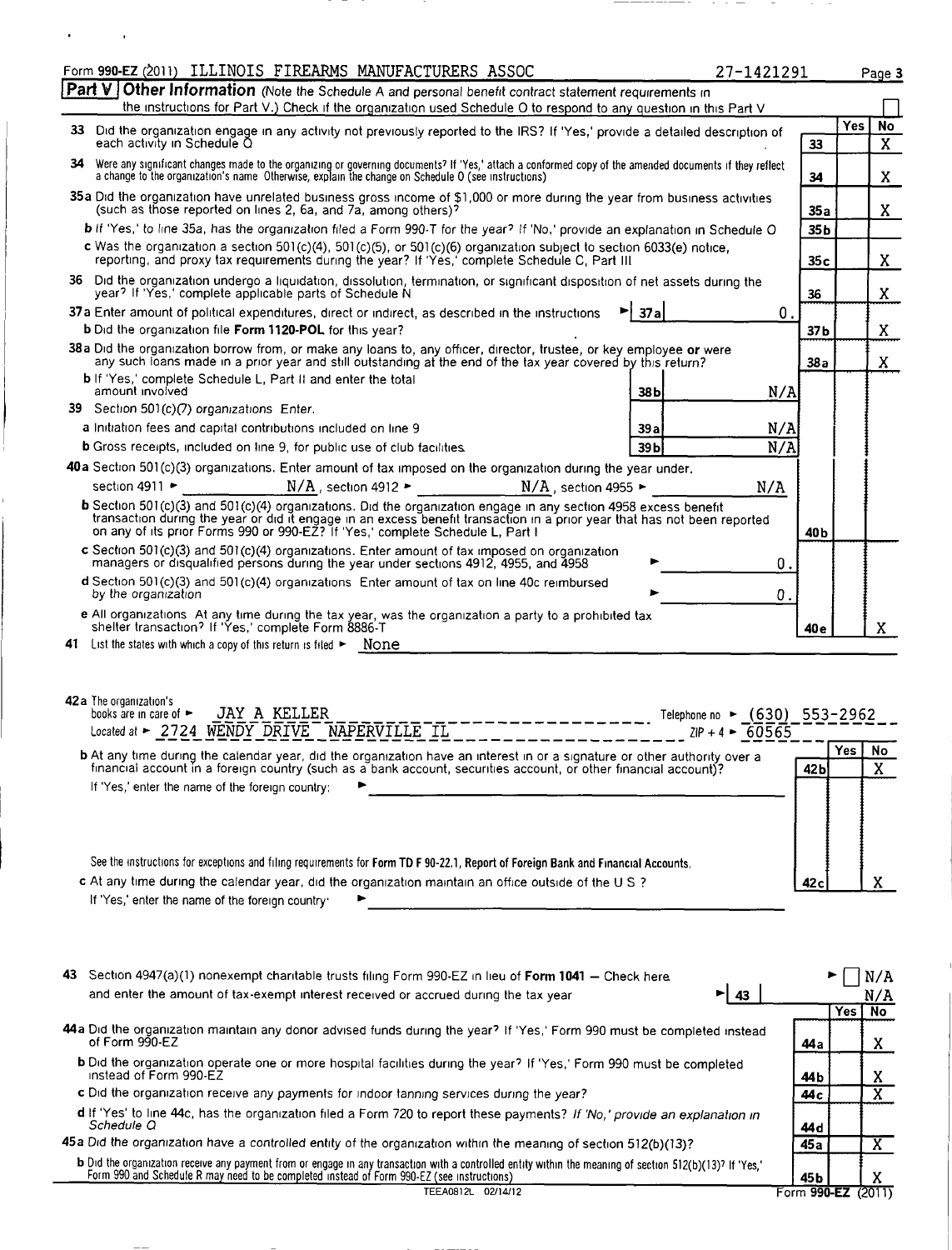| Did the organization engage, directly or indirectly, in political campaign activities on behalf of or in opposition to<br>candidates for public office? If 'Yes,' complete Schedule C, Part I<br>46<br>Section 501(c)(3) organizations and section 4947(a)(1) nonexempt charitable trusts only. All section<br>$Part VI$ $\vdash$<br>501(c)(3) organizations and section 4947(a)(1) nonexempt charitable trusts must answer questions<br>47-49b and 52, and complete the tables for lines 50 and 51.<br>Check if the organization used Schedule O to respond to any question in this Part VI<br>Did the organization engage in lobbying activities or have a section 501(h) election in effect during the tax year? If 'Yes,'<br>47<br>complete Schedule C, Part II<br>Is the organization a school as described in section $170(b)(1)(A)(u)^{2}$ If 'Yes,' complete Schedule E<br>48<br>49a Did the organization make any transfers to an exempt non-charitable related organization?<br><b>b</b> If 'Yes,' was the related organization a section 527 organization?<br>50 Complete this table for the organization's five highest compensated employees (other than officers, directors, trustees and key employees) who each received more than \$100,000 of compensation from the organization. If t<br>(b) Title and average<br>hours per week<br>(a) Name and address of each employee<br>paid more than \$100,000<br>devoted to position.<br>e Total number of other employees paid over \$100,000<br>51 Complete this table for the organization's five highest compensated independent contractors who each received more than \$100,000 of<br>compensation from the organization If there is none, enter 'None.'<br>(a) Name and address of each independent contractor paid more than \$100,000<br>e Total number of other independent contractors each receiving over | (c) Reportable compensation<br>(Forms W 2/1099 MISC) | (d) Health benefits,<br>contributions to employee<br>benefit plans, and<br>deferred compensation | 46<br>47<br>48<br>49a<br>49b<br>(e) Estimated amount of<br>other compensation | Yes   No<br>X<br>Yes<br>No |
|-----------------------------------------------------------------------------------------------------------------------------------------------------------------------------------------------------------------------------------------------------------------------------------------------------------------------------------------------------------------------------------------------------------------------------------------------------------------------------------------------------------------------------------------------------------------------------------------------------------------------------------------------------------------------------------------------------------------------------------------------------------------------------------------------------------------------------------------------------------------------------------------------------------------------------------------------------------------------------------------------------------------------------------------------------------------------------------------------------------------------------------------------------------------------------------------------------------------------------------------------------------------------------------------------------------------------------------------------------------------------------------------------------------------------------------------------------------------------------------------------------------------------------------------------------------------------------------------------------------------------------------------------------------------------------------------------------------------------------------------------------------------------------------------------------------------------------------------------------------------------------------|------------------------------------------------------|--------------------------------------------------------------------------------------------------|-------------------------------------------------------------------------------|----------------------------|
|                                                                                                                                                                                                                                                                                                                                                                                                                                                                                                                                                                                                                                                                                                                                                                                                                                                                                                                                                                                                                                                                                                                                                                                                                                                                                                                                                                                                                                                                                                                                                                                                                                                                                                                                                                                                                                                                                   |                                                      |                                                                                                  |                                                                               |                            |
|                                                                                                                                                                                                                                                                                                                                                                                                                                                                                                                                                                                                                                                                                                                                                                                                                                                                                                                                                                                                                                                                                                                                                                                                                                                                                                                                                                                                                                                                                                                                                                                                                                                                                                                                                                                                                                                                                   |                                                      |                                                                                                  |                                                                               |                            |
|                                                                                                                                                                                                                                                                                                                                                                                                                                                                                                                                                                                                                                                                                                                                                                                                                                                                                                                                                                                                                                                                                                                                                                                                                                                                                                                                                                                                                                                                                                                                                                                                                                                                                                                                                                                                                                                                                   |                                                      |                                                                                                  |                                                                               |                            |
|                                                                                                                                                                                                                                                                                                                                                                                                                                                                                                                                                                                                                                                                                                                                                                                                                                                                                                                                                                                                                                                                                                                                                                                                                                                                                                                                                                                                                                                                                                                                                                                                                                                                                                                                                                                                                                                                                   |                                                      |                                                                                                  |                                                                               |                            |
|                                                                                                                                                                                                                                                                                                                                                                                                                                                                                                                                                                                                                                                                                                                                                                                                                                                                                                                                                                                                                                                                                                                                                                                                                                                                                                                                                                                                                                                                                                                                                                                                                                                                                                                                                                                                                                                                                   |                                                      |                                                                                                  |                                                                               |                            |
|                                                                                                                                                                                                                                                                                                                                                                                                                                                                                                                                                                                                                                                                                                                                                                                                                                                                                                                                                                                                                                                                                                                                                                                                                                                                                                                                                                                                                                                                                                                                                                                                                                                                                                                                                                                                                                                                                   |                                                      |                                                                                                  |                                                                               |                            |
|                                                                                                                                                                                                                                                                                                                                                                                                                                                                                                                                                                                                                                                                                                                                                                                                                                                                                                                                                                                                                                                                                                                                                                                                                                                                                                                                                                                                                                                                                                                                                                                                                                                                                                                                                                                                                                                                                   |                                                      |                                                                                                  |                                                                               |                            |
|                                                                                                                                                                                                                                                                                                                                                                                                                                                                                                                                                                                                                                                                                                                                                                                                                                                                                                                                                                                                                                                                                                                                                                                                                                                                                                                                                                                                                                                                                                                                                                                                                                                                                                                                                                                                                                                                                   |                                                      |                                                                                                  |                                                                               |                            |
|                                                                                                                                                                                                                                                                                                                                                                                                                                                                                                                                                                                                                                                                                                                                                                                                                                                                                                                                                                                                                                                                                                                                                                                                                                                                                                                                                                                                                                                                                                                                                                                                                                                                                                                                                                                                                                                                                   |                                                      |                                                                                                  |                                                                               |                            |
|                                                                                                                                                                                                                                                                                                                                                                                                                                                                                                                                                                                                                                                                                                                                                                                                                                                                                                                                                                                                                                                                                                                                                                                                                                                                                                                                                                                                                                                                                                                                                                                                                                                                                                                                                                                                                                                                                   |                                                      |                                                                                                  |                                                                               |                            |
|                                                                                                                                                                                                                                                                                                                                                                                                                                                                                                                                                                                                                                                                                                                                                                                                                                                                                                                                                                                                                                                                                                                                                                                                                                                                                                                                                                                                                                                                                                                                                                                                                                                                                                                                                                                                                                                                                   |                                                      |                                                                                                  |                                                                               |                            |
|                                                                                                                                                                                                                                                                                                                                                                                                                                                                                                                                                                                                                                                                                                                                                                                                                                                                                                                                                                                                                                                                                                                                                                                                                                                                                                                                                                                                                                                                                                                                                                                                                                                                                                                                                                                                                                                                                   |                                                      |                                                                                                  |                                                                               |                            |
|                                                                                                                                                                                                                                                                                                                                                                                                                                                                                                                                                                                                                                                                                                                                                                                                                                                                                                                                                                                                                                                                                                                                                                                                                                                                                                                                                                                                                                                                                                                                                                                                                                                                                                                                                                                                                                                                                   |                                                      |                                                                                                  |                                                                               |                            |
|                                                                                                                                                                                                                                                                                                                                                                                                                                                                                                                                                                                                                                                                                                                                                                                                                                                                                                                                                                                                                                                                                                                                                                                                                                                                                                                                                                                                                                                                                                                                                                                                                                                                                                                                                                                                                                                                                   |                                                      |                                                                                                  |                                                                               |                            |
|                                                                                                                                                                                                                                                                                                                                                                                                                                                                                                                                                                                                                                                                                                                                                                                                                                                                                                                                                                                                                                                                                                                                                                                                                                                                                                                                                                                                                                                                                                                                                                                                                                                                                                                                                                                                                                                                                   |                                                      |                                                                                                  |                                                                               |                            |
|                                                                                                                                                                                                                                                                                                                                                                                                                                                                                                                                                                                                                                                                                                                                                                                                                                                                                                                                                                                                                                                                                                                                                                                                                                                                                                                                                                                                                                                                                                                                                                                                                                                                                                                                                                                                                                                                                   |                                                      |                                                                                                  |                                                                               |                            |
|                                                                                                                                                                                                                                                                                                                                                                                                                                                                                                                                                                                                                                                                                                                                                                                                                                                                                                                                                                                                                                                                                                                                                                                                                                                                                                                                                                                                                                                                                                                                                                                                                                                                                                                                                                                                                                                                                   |                                                      |                                                                                                  |                                                                               |                            |
|                                                                                                                                                                                                                                                                                                                                                                                                                                                                                                                                                                                                                                                                                                                                                                                                                                                                                                                                                                                                                                                                                                                                                                                                                                                                                                                                                                                                                                                                                                                                                                                                                                                                                                                                                                                                                                                                                   |                                                      |                                                                                                  |                                                                               |                            |
|                                                                                                                                                                                                                                                                                                                                                                                                                                                                                                                                                                                                                                                                                                                                                                                                                                                                                                                                                                                                                                                                                                                                                                                                                                                                                                                                                                                                                                                                                                                                                                                                                                                                                                                                                                                                                                                                                   |                                                      |                                                                                                  |                                                                               |                            |
|                                                                                                                                                                                                                                                                                                                                                                                                                                                                                                                                                                                                                                                                                                                                                                                                                                                                                                                                                                                                                                                                                                                                                                                                                                                                                                                                                                                                                                                                                                                                                                                                                                                                                                                                                                                                                                                                                   |                                                      |                                                                                                  |                                                                               |                            |
|                                                                                                                                                                                                                                                                                                                                                                                                                                                                                                                                                                                                                                                                                                                                                                                                                                                                                                                                                                                                                                                                                                                                                                                                                                                                                                                                                                                                                                                                                                                                                                                                                                                                                                                                                                                                                                                                                   |                                                      |                                                                                                  |                                                                               |                            |
|                                                                                                                                                                                                                                                                                                                                                                                                                                                                                                                                                                                                                                                                                                                                                                                                                                                                                                                                                                                                                                                                                                                                                                                                                                                                                                                                                                                                                                                                                                                                                                                                                                                                                                                                                                                                                                                                                   |                                                      |                                                                                                  |                                                                               |                            |
|                                                                                                                                                                                                                                                                                                                                                                                                                                                                                                                                                                                                                                                                                                                                                                                                                                                                                                                                                                                                                                                                                                                                                                                                                                                                                                                                                                                                                                                                                                                                                                                                                                                                                                                                                                                                                                                                                   |                                                      |                                                                                                  |                                                                               |                            |
|                                                                                                                                                                                                                                                                                                                                                                                                                                                                                                                                                                                                                                                                                                                                                                                                                                                                                                                                                                                                                                                                                                                                                                                                                                                                                                                                                                                                                                                                                                                                                                                                                                                                                                                                                                                                                                                                                   |                                                      |                                                                                                  |                                                                               |                            |
|                                                                                                                                                                                                                                                                                                                                                                                                                                                                                                                                                                                                                                                                                                                                                                                                                                                                                                                                                                                                                                                                                                                                                                                                                                                                                                                                                                                                                                                                                                                                                                                                                                                                                                                                                                                                                                                                                   |                                                      |                                                                                                  |                                                                               |                            |
|                                                                                                                                                                                                                                                                                                                                                                                                                                                                                                                                                                                                                                                                                                                                                                                                                                                                                                                                                                                                                                                                                                                                                                                                                                                                                                                                                                                                                                                                                                                                                                                                                                                                                                                                                                                                                                                                                   | (b) Type of service                                  |                                                                                                  | (c) Compensation                                                              |                            |
|                                                                                                                                                                                                                                                                                                                                                                                                                                                                                                                                                                                                                                                                                                                                                                                                                                                                                                                                                                                                                                                                                                                                                                                                                                                                                                                                                                                                                                                                                                                                                                                                                                                                                                                                                                                                                                                                                   |                                                      |                                                                                                  |                                                                               |                            |
|                                                                                                                                                                                                                                                                                                                                                                                                                                                                                                                                                                                                                                                                                                                                                                                                                                                                                                                                                                                                                                                                                                                                                                                                                                                                                                                                                                                                                                                                                                                                                                                                                                                                                                                                                                                                                                                                                   |                                                      |                                                                                                  |                                                                               |                            |
|                                                                                                                                                                                                                                                                                                                                                                                                                                                                                                                                                                                                                                                                                                                                                                                                                                                                                                                                                                                                                                                                                                                                                                                                                                                                                                                                                                                                                                                                                                                                                                                                                                                                                                                                                                                                                                                                                   |                                                      |                                                                                                  |                                                                               |                            |
|                                                                                                                                                                                                                                                                                                                                                                                                                                                                                                                                                                                                                                                                                                                                                                                                                                                                                                                                                                                                                                                                                                                                                                                                                                                                                                                                                                                                                                                                                                                                                                                                                                                                                                                                                                                                                                                                                   |                                                      |                                                                                                  |                                                                               |                            |
|                                                                                                                                                                                                                                                                                                                                                                                                                                                                                                                                                                                                                                                                                                                                                                                                                                                                                                                                                                                                                                                                                                                                                                                                                                                                                                                                                                                                                                                                                                                                                                                                                                                                                                                                                                                                                                                                                   |                                                      |                                                                                                  |                                                                               |                            |
|                                                                                                                                                                                                                                                                                                                                                                                                                                                                                                                                                                                                                                                                                                                                                                                                                                                                                                                                                                                                                                                                                                                                                                                                                                                                                                                                                                                                                                                                                                                                                                                                                                                                                                                                                                                                                                                                                   |                                                      |                                                                                                  |                                                                               |                            |
|                                                                                                                                                                                                                                                                                                                                                                                                                                                                                                                                                                                                                                                                                                                                                                                                                                                                                                                                                                                                                                                                                                                                                                                                                                                                                                                                                                                                                                                                                                                                                                                                                                                                                                                                                                                                                                                                                   |                                                      |                                                                                                  |                                                                               |                            |
|                                                                                                                                                                                                                                                                                                                                                                                                                                                                                                                                                                                                                                                                                                                                                                                                                                                                                                                                                                                                                                                                                                                                                                                                                                                                                                                                                                                                                                                                                                                                                                                                                                                                                                                                                                                                                                                                                   |                                                      |                                                                                                  |                                                                               |                            |
|                                                                                                                                                                                                                                                                                                                                                                                                                                                                                                                                                                                                                                                                                                                                                                                                                                                                                                                                                                                                                                                                                                                                                                                                                                                                                                                                                                                                                                                                                                                                                                                                                                                                                                                                                                                                                                                                                   |                                                      |                                                                                                  |                                                                               |                            |
|                                                                                                                                                                                                                                                                                                                                                                                                                                                                                                                                                                                                                                                                                                                                                                                                                                                                                                                                                                                                                                                                                                                                                                                                                                                                                                                                                                                                                                                                                                                                                                                                                                                                                                                                                                                                                                                                                   |                                                      |                                                                                                  |                                                                               |                            |
| 52 Did the organization complete Schedule A? Note: All section 501(c)                                                                                                                                                                                                                                                                                                                                                                                                                                                                                                                                                                                                                                                                                                                                                                                                                                                                                                                                                                                                                                                                                                                                                                                                                                                                                                                                                                                                                                                                                                                                                                                                                                                                                                                                                                                                             |                                                      |                                                                                                  |                                                                               |                            |
| charitable wasts must attach a completed Schedule A                                                                                                                                                                                                                                                                                                                                                                                                                                                                                                                                                                                                                                                                                                                                                                                                                                                                                                                                                                                                                                                                                                                                                                                                                                                                                                                                                                                                                                                                                                                                                                                                                                                                                                                                                                                                                               |                                                      |                                                                                                  |                                                                               |                            |
| Under penalties of perjudy. I declare that I have examined this return, including accompanying so true, correct, and complex (Declare the Person I detection of the state of all information                                                                                                                                                                                                                                                                                                                                                                                                                                                                                                                                                                                                                                                                                                                                                                                                                                                                                                                                                                                                                                                                                                                                                                                                                                                                                                                                                                                                                                                                                                                                                                                                                                                                                      |                                                      |                                                                                                  |                                                                               |                            |
| Signature of officer                                                                                                                                                                                                                                                                                                                                                                                                                                                                                                                                                                                                                                                                                                                                                                                                                                                                                                                                                                                                                                                                                                                                                                                                                                                                                                                                                                                                                                                                                                                                                                                                                                                                                                                                                                                                                                                              |                                                      |                                                                                                  |                                                                               |                            |
| Sign<br>Here<br><b>JAY KELLER</b>                                                                                                                                                                                                                                                                                                                                                                                                                                                                                                                                                                                                                                                                                                                                                                                                                                                                                                                                                                                                                                                                                                                                                                                                                                                                                                                                                                                                                                                                                                                                                                                                                                                                                                                                                                                                                                                 |                                                      |                                                                                                  |                                                                               |                            |
| Type or print name and title                                                                                                                                                                                                                                                                                                                                                                                                                                                                                                                                                                                                                                                                                                                                                                                                                                                                                                                                                                                                                                                                                                                                                                                                                                                                                                                                                                                                                                                                                                                                                                                                                                                                                                                                                                                                                                                      |                                                      |                                                                                                  |                                                                               |                            |
| Print/Type preparer's name<br>Prepare by ground                                                                                                                                                                                                                                                                                                                                                                                                                                                                                                                                                                                                                                                                                                                                                                                                                                                                                                                                                                                                                                                                                                                                                                                                                                                                                                                                                                                                                                                                                                                                                                                                                                                                                                                                                                                                                                   |                                                      |                                                                                                  |                                                                               |                            |
| <b>usw</b> nya<br>Tawnya Mack<br>Paid                                                                                                                                                                                                                                                                                                                                                                                                                                                                                                                                                                                                                                                                                                                                                                                                                                                                                                                                                                                                                                                                                                                                                                                                                                                                                                                                                                                                                                                                                                                                                                                                                                                                                                                                                                                                                                             |                                                      |                                                                                                  |                                                                               |                            |
| Preparer<br>ASSOC<br>MACK<br>ିଙ୍<br>РC<br>Firm's name ▶                                                                                                                                                                                                                                                                                                                                                                                                                                                                                                                                                                                                                                                                                                                                                                                                                                                                                                                                                                                                                                                                                                                                                                                                                                                                                                                                                                                                                                                                                                                                                                                                                                                                                                                                                                                                                           |                                                      |                                                                                                  |                                                                               |                            |
| Use Only<br>Е<br>WASHINGTON<br>ST<br>STE ONE<br>116<br>Firm's address P                                                                                                                                                                                                                                                                                                                                                                                                                                                                                                                                                                                                                                                                                                                                                                                                                                                                                                                                                                                                                                                                                                                                                                                                                                                                                                                                                                                                                                                                                                                                                                                                                                                                                                                                                                                                           |                                                      |                                                                                                  |                                                                               |                            |
| MORRIS<br>IL 60450-2286                                                                                                                                                                                                                                                                                                                                                                                                                                                                                                                                                                                                                                                                                                                                                                                                                                                                                                                                                                                                                                                                                                                                                                                                                                                                                                                                                                                                                                                                                                                                                                                                                                                                                                                                                                                                                                                           |                                                      |                                                                                                  |                                                                               |                            |
| May the IRS discuss this return with the preparer shown above? See insti                                                                                                                                                                                                                                                                                                                                                                                                                                                                                                                                                                                                                                                                                                                                                                                                                                                                                                                                                                                                                                                                                                                                                                                                                                                                                                                                                                                                                                                                                                                                                                                                                                                                                                                                                                                                          |                                                      |                                                                                                  |                                                                               |                            |

 $\overline{\phantom{a}}$ 

**TO THE** 

 $\mathbf{L}$ 

 $\mathcal{L}^{\pm}$ 

 $\Delta \omega_{\rm{eff}}$  and  $\Delta \omega_{\rm{eff}}$ 

 $\sim$   $\sim$ 

 $\sim 10^{11}$  km  $^{-1}$ 

**TEEA0812L**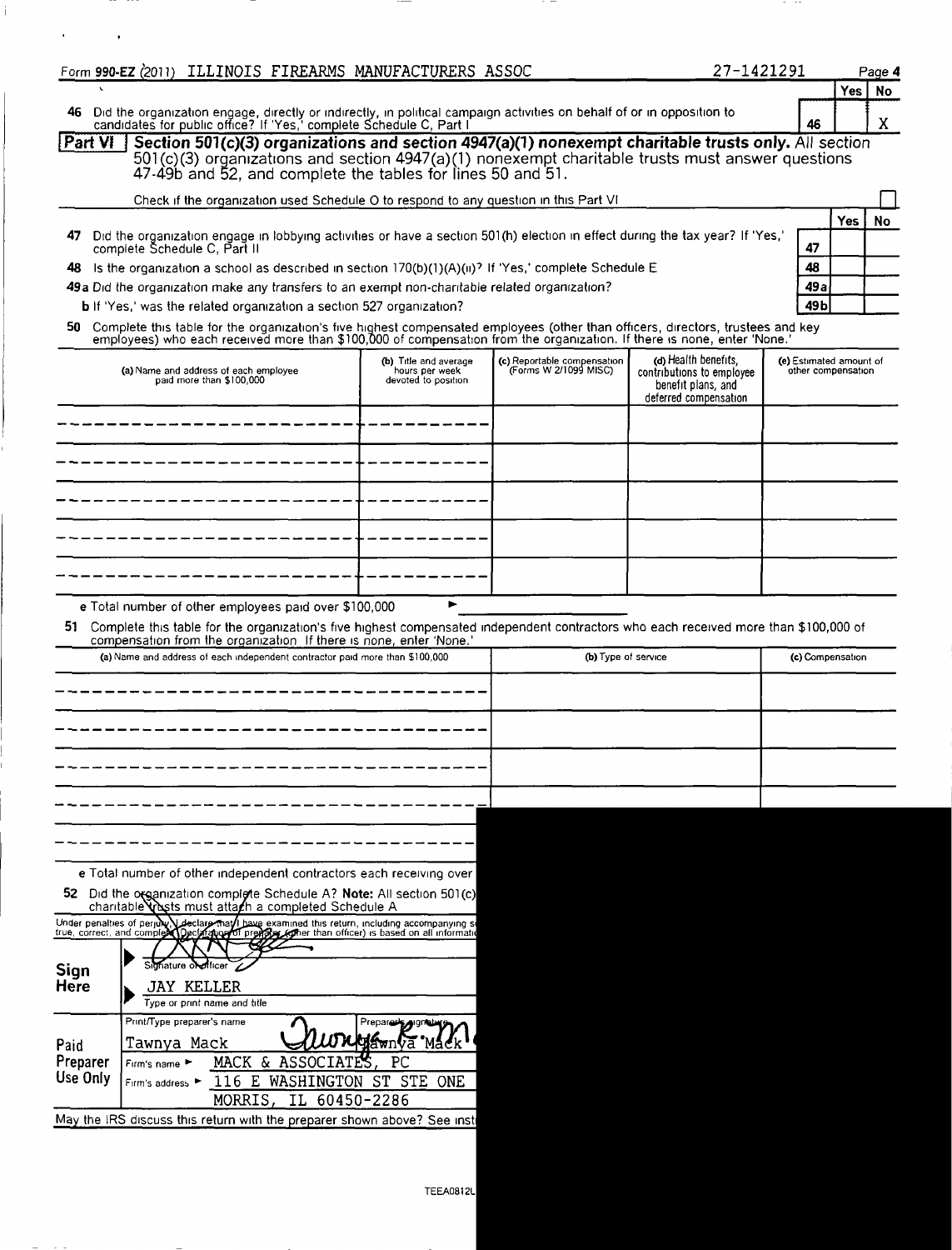| $\bullet$                                              |                                                                                                                              |                                              |  |  |  |  |  |
|--------------------------------------------------------|------------------------------------------------------------------------------------------------------------------------------|----------------------------------------------|--|--|--|--|--|
| <b>SCHEDULE O</b><br>(Form'990 or 990-EZ)              | Supplemental Information to Form 990 or 990-EZ                                                                               | OMB No 1545 0047                             |  |  |  |  |  |
|                                                        | Complete to provide information for responses to specific questions on                                                       | 2011                                         |  |  |  |  |  |
| Department of the Treasury<br>Internal Revenue Service | Form 990 or 990-EZ or to provide any additional information.<br>Form 990 or 990-EZ or to provide any additional information. | <b>Open to Public</b><br>Inspection          |  |  |  |  |  |
| Name of the organization                               | ILLINOIS FIREARMS MANUFACTURERS ASSOC                                                                                        | Employer identification number<br>27-1421291 |  |  |  |  |  |
|                                                        | Form 990-EZ, Part III - Organization's Primary Exempt Purpose                                                                |                                              |  |  |  |  |  |
|                                                        | The Illinois Firearms Manufacturers Association is a non-profit lobbying                                                     |                                              |  |  |  |  |  |
|                                                        | organization formed in 2009 to protect, preserve and promote Illinois firearms.                                              |                                              |  |  |  |  |  |
|                                                        | manufacturers its job, its rights and its economic value in the State of Illinois.                                           |                                              |  |  |  |  |  |
|                                                        |                                                                                                                              |                                              |  |  |  |  |  |
|                                                        |                                                                                                                              |                                              |  |  |  |  |  |
|                                                        |                                                                                                                              |                                              |  |  |  |  |  |
|                                                        |                                                                                                                              |                                              |  |  |  |  |  |
|                                                        |                                                                                                                              |                                              |  |  |  |  |  |
|                                                        |                                                                                                                              |                                              |  |  |  |  |  |
|                                                        |                                                                                                                              |                                              |  |  |  |  |  |
|                                                        |                                                                                                                              |                                              |  |  |  |  |  |
|                                                        |                                                                                                                              |                                              |  |  |  |  |  |
|                                                        |                                                                                                                              |                                              |  |  |  |  |  |
|                                                        |                                                                                                                              |                                              |  |  |  |  |  |
|                                                        |                                                                                                                              |                                              |  |  |  |  |  |
|                                                        |                                                                                                                              |                                              |  |  |  |  |  |
|                                                        |                                                                                                                              |                                              |  |  |  |  |  |
|                                                        |                                                                                                                              |                                              |  |  |  |  |  |
|                                                        |                                                                                                                              |                                              |  |  |  |  |  |
|                                                        |                                                                                                                              |                                              |  |  |  |  |  |
|                                                        |                                                                                                                              |                                              |  |  |  |  |  |
|                                                        |                                                                                                                              |                                              |  |  |  |  |  |
|                                                        |                                                                                                                              |                                              |  |  |  |  |  |
|                                                        |                                                                                                                              |                                              |  |  |  |  |  |

 $-$ 

 $-$ 

----- ---